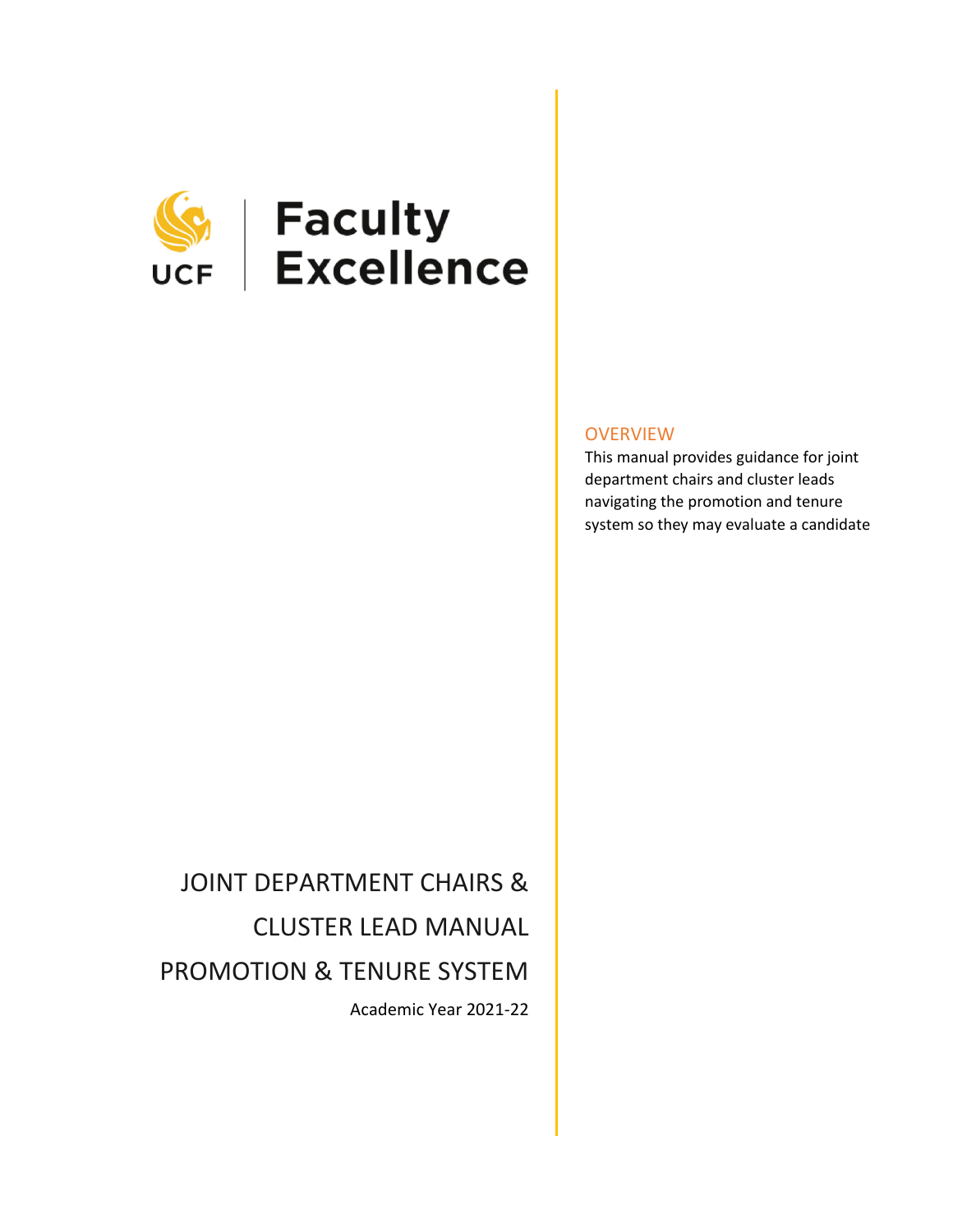**1. Sign in to the myUCF portal (my.ucf.edu) and click the Work Center tab. If you do not see the Work Center tab, contact Faculty Excellence at 407-823-1113 or [facultyexcellence@ucf.edu](mailto:facultyexcellence@ucf.edu)**

| UNIVERSITY OF CENTRAL FLORIDA<br><b>Dashboards</b><br><b>Work Center</b><br>Home Page                                                                               |    |
|---------------------------------------------------------------------------------------------------------------------------------------------------------------------|----|
| <b>UCF Work Center</b>                                                                                                                                              | 森木 |
| <b>My Worklist</b><br>Work the items that have been routed to you.                                                                                                  |    |
| <b>Faculty eP&amp;T Home Page</b><br>In the Home Page, you can see eP&T work items, start a new dossier, edit/withdraw a dossier in process, and view a<br>dossier. |    |

#### **2. Click Faculty eP&T Home Page**

h.

dossier.

Home Page, you e



see eP&T work items, start a new dossier, edit/withdraw a dossier in process, and view a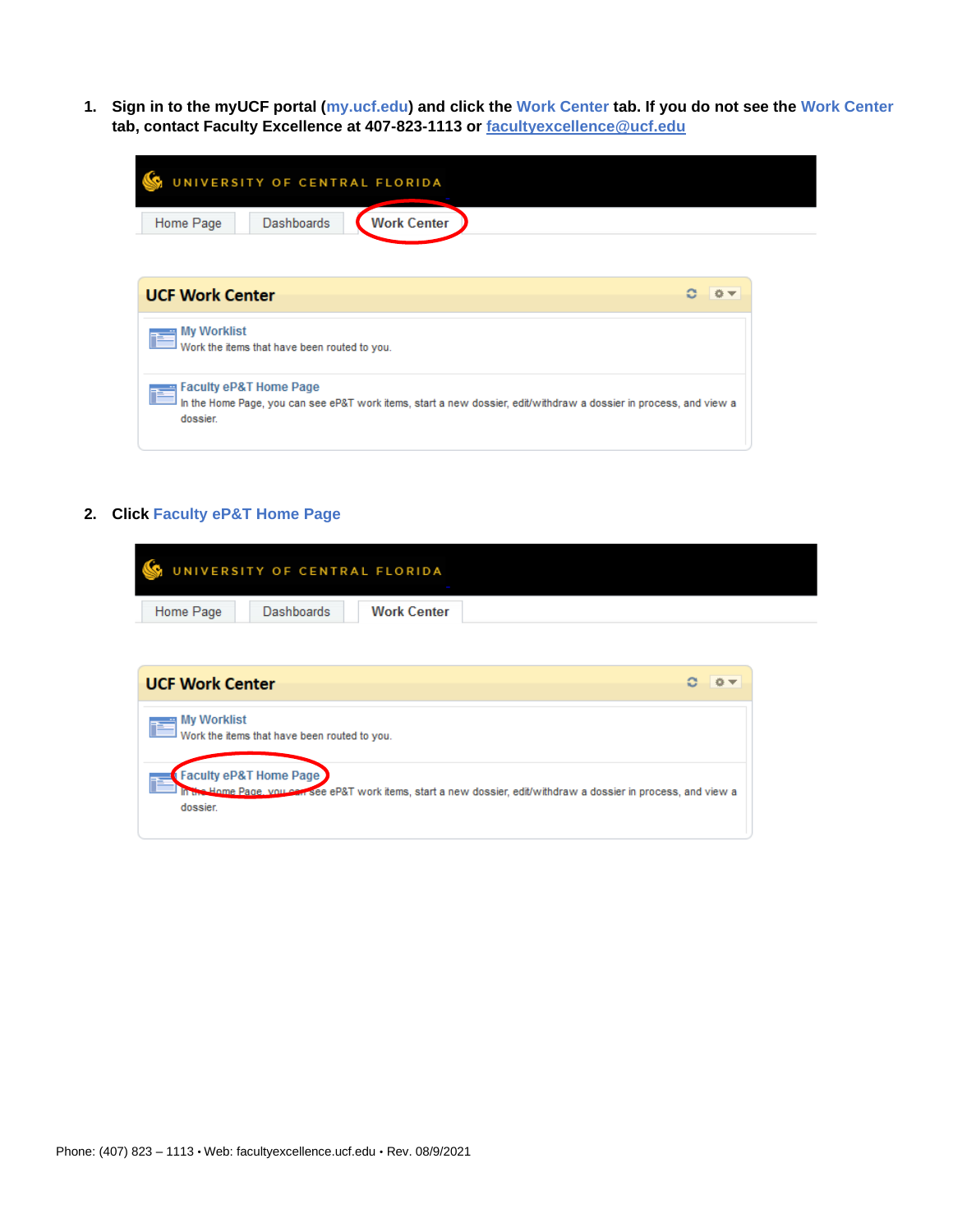#### **3. Click View-Only Access to eP&Ts**

**View a Dossier** 

| UNIVERSITY OF CENTRAL FLORIDA                                                                                                                                          |                                                                                                                                                                                                                                                                                                                |
|------------------------------------------------------------------------------------------------------------------------------------------------------------------------|----------------------------------------------------------------------------------------------------------------------------------------------------------------------------------------------------------------------------------------------------------------------------------------------------------------|
| Home Page<br><b>Dashboards</b>                                                                                                                                         | <b>Work Center</b>                                                                                                                                                                                                                                                                                             |
| ≪<br><b>UCF Work Center</b><br>o                                                                                                                                       |                                                                                                                                                                                                                                                                                                                |
| Menu<br>င<br>春天                                                                                                                                                        | Electronic Promotion & Tenure Home Page                                                                                                                                                                                                                                                                        |
| <b>My Worklist</b><br>Work the items that have been routed to<br>you.                                                                                                  | <b>My Worklist</b><br>Work the items that have been routed to you.                                                                                                                                                                                                                                             |
| <b>Faculty eP&amp;T Home Page</b><br>In the Home Page, you can see eP&T work<br>items, start a new dossier, edit/withdraw a<br>dossier in process, and view a dossier. | Start a New eP&T<br>Candidates, use this link to initiate a new dossier, which will then be routed to the<br>appropriate reviewers. Once a dossier has been started, you will not be able to<br>access it through this link. You must use the link below to make changes.                                      |
|                                                                                                                                                                        | Edit or Withdraw an eP&T Currently in Process<br>Candidates, use this link to make changes to your dossier that is currently in process.<br>Only dossiers that have not had final approval or been withdrawn will be accessible.                                                                               |
|                                                                                                                                                                        | <b>View-Only Access to eP&amp;Ts</b><br>this link for a read-only sign of dossiers. Candidates will not be able to access their<br>dossier through this link until the process has been completed. Committee members will<br>only have access to dossiers during the specified review windows on the schedule. |

**4. Click Search to bring up all dossiers. There is no need to complete any of the fields**

#### Enter any information you have and click Search. Leave fields blank for a list of all values. **Find an Existing Value** Search Criteria eForm ID begins with  $\sqrt{}$ **Click "Search" to bring**  Year begins with  $\sqrt{}$ **up all dossiers.**Pathway Type  $=$  $\checkmark$ College begins with  $\sqrt{}$ Department begins with  $\sqrt{}$ Last Name begins with  $\sqrt{}$ First Name begins with  $\sim$ Empl ID begins with  $\sqrt{}$ Workflow Form Status  $\sqrt{ }$  $\checkmark$ □ Case Sensitive Limit the number of resealts to (up to 300): 300 Clear Basic Search & Save Search Criteria Search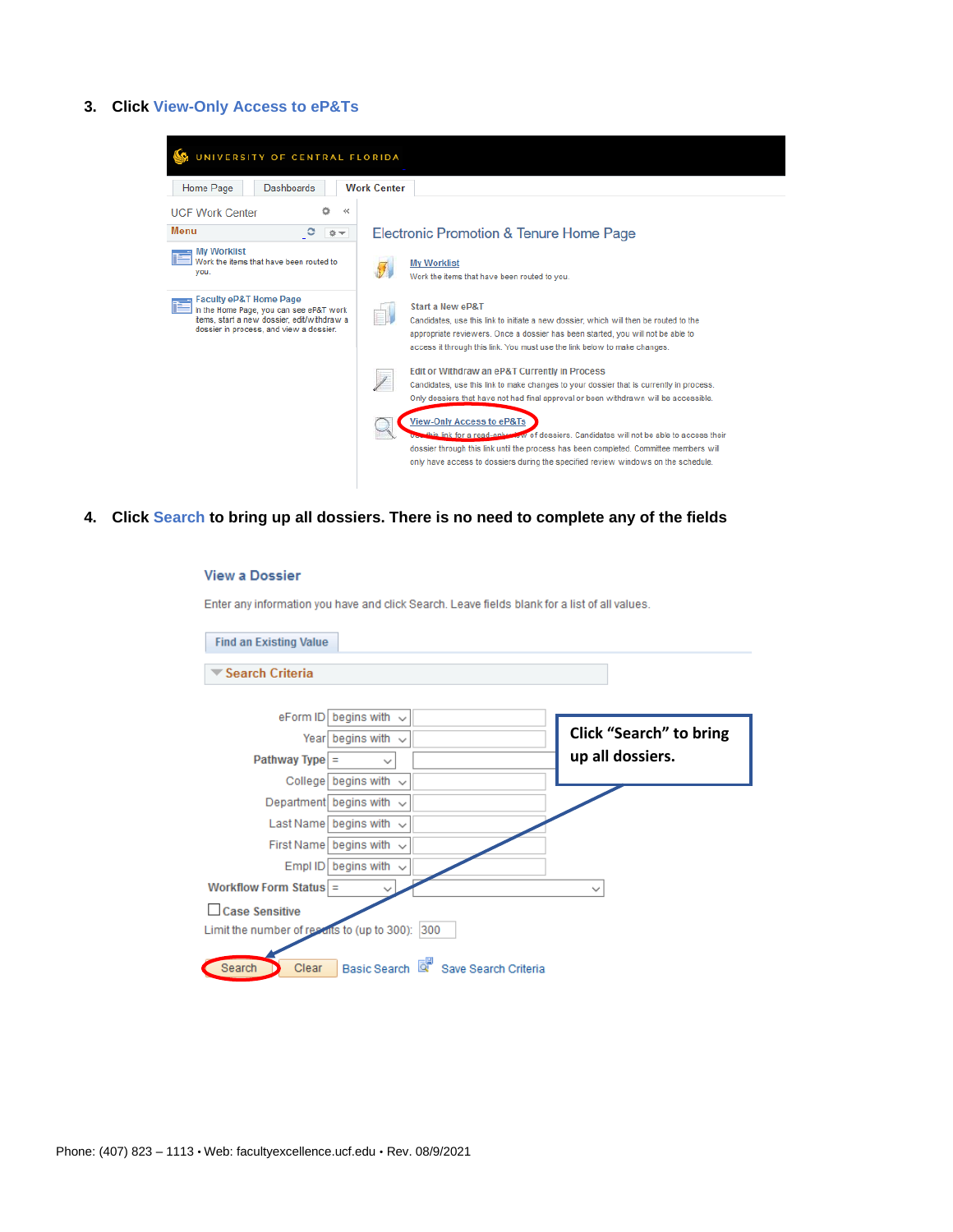**5. Click any field on an individual's line to open the dossier. You may sort the dossiers by clicking on any of the headings**

| Workflow Form Status $=$                    | $\check{ }$             | $\checkmark$ |                  |
|---------------------------------------------|-------------------------|--------------|------------------|
| Case Sensitive                              |                         |              |                  |
| Limit the number of results to (up to 300): | 300                     |              |                  |
| <b>Search Results</b>                       |                         |              |                  |
| <b>View All</b>                             |                         |              |                  |
| <b>EForm ID Year Pathway Type College</b>   |                         | Department   | <b>Last Name</b> |
| 2018 T/TE                                   | College of Business Adm | Finance      |                  |

**6. Use the tabs at the top of the page to navigate through the dossier**

|                              | Use the "Candidate Info" and "Department<br>Committee" tabs to navigate through the dossier. |                  |                   |              | <b>This button</b>               |
|------------------------------|----------------------------------------------------------------------------------------------|------------------|-------------------|--------------|----------------------------------|
|                              |                                                                                              |                  |                   |              | takes the user<br>to the dossier |
| <b>Candidate Info</b>        | Department Committee                                                                         | Department Chair | College Committee | College Dean | attachments.                     |
| <b>View Dossier</b>          | Step 1 of 8: Candidate Information                                                           |                  |                   |              |                                  |
|                              |                                                                                              |                  |                   |              | Go to Attachments                |
| <b>Candidate Information</b> |                                                                                              |                  |                   |              |                                  |
|                              |                                                                                              |                  |                   | eForm ID:    |                                  |
| Empl ID:                     | <b>First Name:</b>                                                                           |                  | <b>Last Name:</b> |              |                                  |